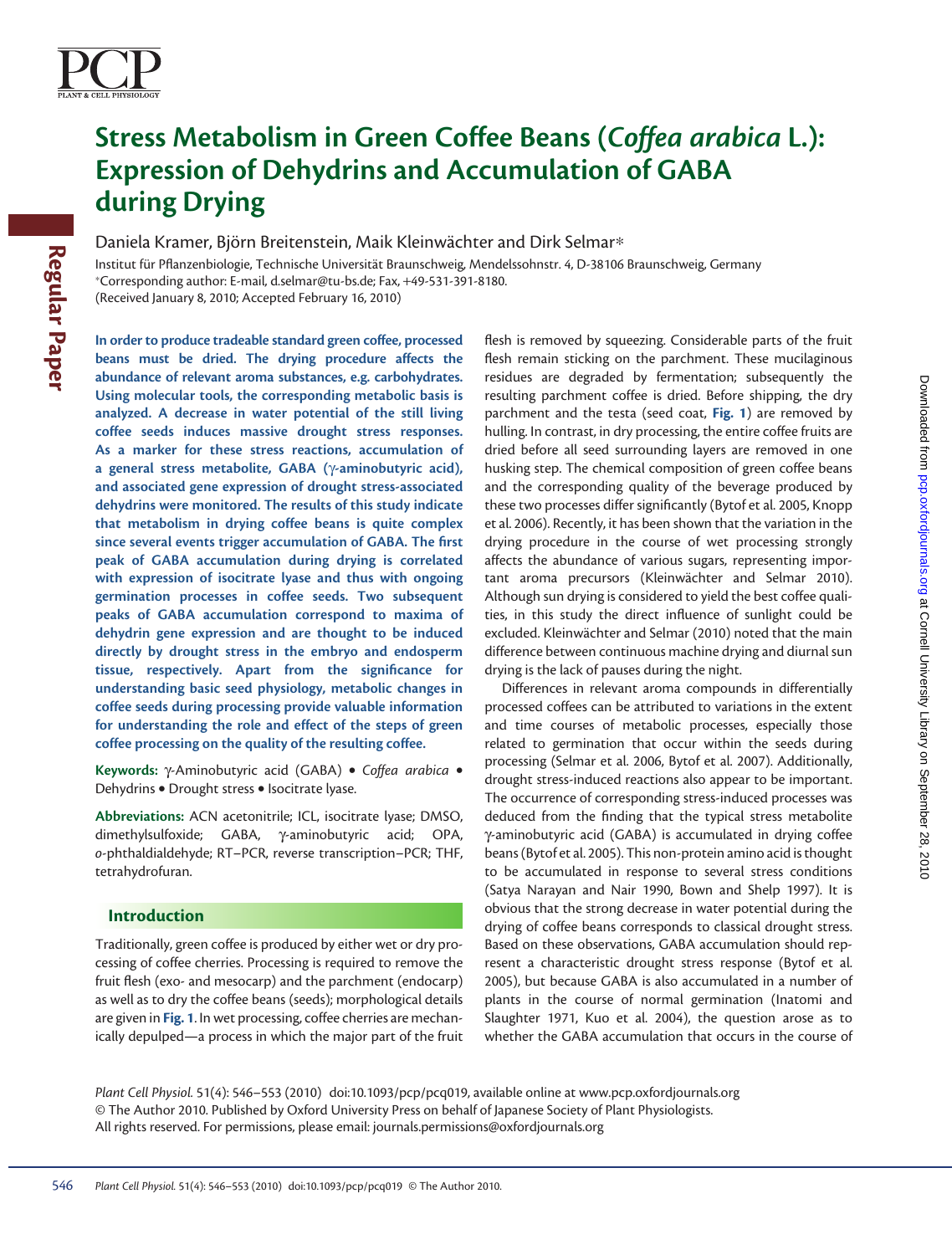



 **Fig. 1** Seed and fruit morphology of *Coffea arabica.* (a) Sectional image of a mature coffee fruit. Generally, in each coffee cherry, two seeds that are surrounded by the endocarpal parchment are embedded in the fruit flesh. (b) Sectional image of parchment coffee. After removing the entire fruit flesh by depulping and fermentation, the coffee seeds are still covered by the endocarp. When this corneous layer is removed, the testa surrounding the seeds becomes visible. During wet processing, both layers—the parchment and the seed coat—are removed by hulling. (c) External appearance of coffee seeds. On the left side, an endocarpal, exterior view of a coffee seed is shown. The hazy silhouette of the embryo can be recognized vaguely in the opaque endosperm. On the right side, a corresponding cross-section is displayed.

green coffee processing is a stress response or due to metabolic steps involved in the ongoing germination of the coffee beans. In this context, dehydrins provide additional markers for drought stress. Apart from their abundance in late embryogenesis, an increase in gene expression of dehydrins is strongly correlated with several types of stress conditions (Close 1997, Allagulova et al. 2003, Bouché and Fromm 2004). Due to their great hydrophilicity and thermostability, it is assumed that dehydrins are structure stabilizers with detergent- and chaperone-like properties ( Borowski et al. 2002 ). Dehydrins are often associated with drought stress and dehydration (Nylander et al. 2001, Caruso et al. 2002, Rodriguez et al. 2005, Samarah et al. 2006). In this work, we considered gene expression of dehydrins as a suitable tool to monitor metabolic responses to putative drought stress. Additionally, gene expression of isocitrate lyase (ICL) was analyzed to describe germination processes. The alignment of these various metabolic events should contribute to the general understanding of the complex metabolism of coffee seeds during processing, thereby establishing the basis for deliberately modulating coffee quality by modifying drying conditions.

## **Results and Discussion**

When fresh coffee seeds were dried continuously at 30°C and the residual water content declined to less than  $43\%$  a significant increase in the expression of dehydrins occurred (**Fig. 2** , left). Notably, when the drying was interrupted by pauses of 8 h, the enhancement of dehydrin mRNA was detectable earlier, although the drying process was delayed. A similar situation was also found for GABA accumulation (Fig. 2, left section). If we assume that drying of the seeds induces drought stress, which generally leads to typical metabolic stress responses such as GABA accumulation and dehydrin synthesis, these findings seem contradictory. Dehydration is much faster in seeds that are dried continuously compared with seeds resulting from an interrupted drying pattern. Consequently, drought stressrelated responses should occur earlier in continuously dried seeds than in those dried with 8 h pauses. However, when seeds are dried at  $40^{\circ}$ C, gene expression of dehydrins, as well as the accumulation of GABA, appear nearly simultaneously in both drying regimes ( **Fig. 2** , right section). Surprisingly, the pattern of GABA accumulation is bimodal.

The occurrence of two maxima suggests that two distinct events are responsible for stress induction. The metabolic steps responsible for stress induction must be more complex than previously expected. In order to get a clearer picture of these processes, an enhanced sampling frequency was required. Accordingly, drying under laboratory conditions was performed. The resulting data confirmed the complex pattern of GABA accumulation and also revealed that the gene expression of dehydrins possesses two maxima (**Fig. 3** ).

Although we earlier assumed that GABA accumulation is primarily related to drought stress, the results of more diligent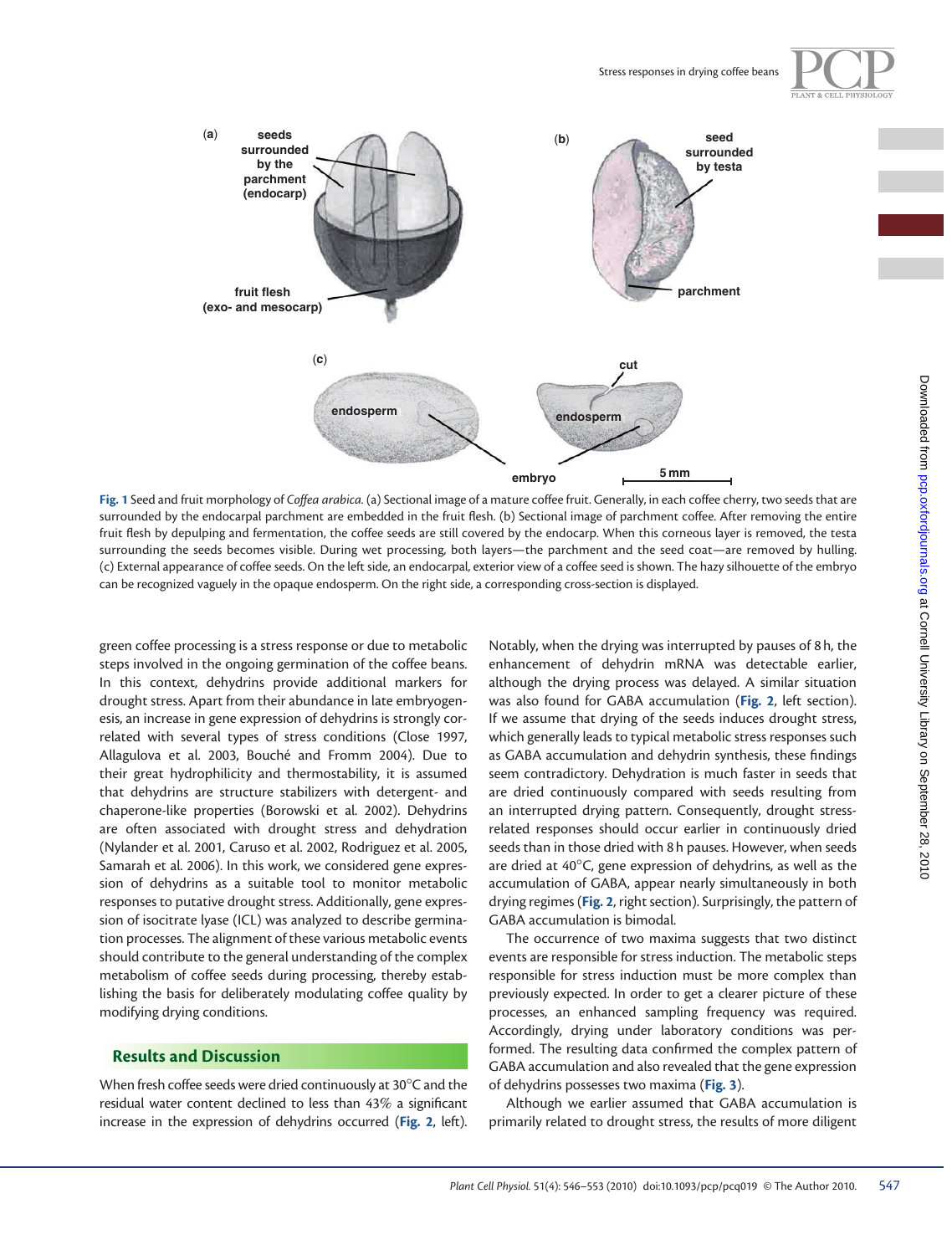



Fig. 2 Expression of dehydrins and accumulation of GABA during model drying modes at 30 and 40°C. Fully mature red coffee fruits of *C. arabica* were mechanically depulped and fermented prior to transportation. After transportation, the beans were dried in special model dryers either continuously or by applying a day–night cycle simulating a drying/pause rhythm of 14/10 h in the case of the 30°C drying. To accommodate the much faster drying rate at 40 $\degree$ C, the drying/pause rhythm was adapted to 8/4 h. Expression of dehydrins was determined by competitive RT–PCR; the average standard deviation—displayed as error bars—in general was <10 % . The content of GABA was estimated by HPLC; the average standard deviation in general was <7 %. All values correspond to at least four analyses. The basic material for each quantification was obtained by grinding 150 coffee beans.

drying and sampling indicate that the overall pattern of GABA accumulation is much more complex. The major difference in GABA accumulation and dehydrin gene expression, apart from GABA accumulation in freshly fermented, non-dried samples, discussed below, is due to the fact that GABA accumulation begins much earlier than dehydrin expression. As this accumulation occurs when water contents are still around 50%, it was assumed that this metabolic response, like GABA accumulation in fresh beans (see below), is not induced by decreasing water potential, but is due to germination processes that have previously been described to take place in coffee seeds during processing (Selmar et al. 2006, Bytof et al. 2007). Similar germination-related GABA accumulation has been observed in other plants, e.g. *Sinapis alba* ( Vandewalle and Olsson 1983 ), *Castanea sativa* ( Desmaison and Tixier 1986 ) and *Lens* sp. (Rozan et al. 2001). In order to differentiate drought stressinduced GABA accumulation from that putatively related to germination, the expression of ICL, a reliable germination marker, was analyzed in parallel. As predicted, gene expression of ICL was highest about 2d before the maximum level of

dehydrins (induced by drought stress) was detectable (**Fig. 4** ). At this time point, GABA content increased in a similar manner. From this, it can be deduced that the first increase in GABA content is indeed related to the germination process. Subsequently, GABA accumulation seems to be associated with dehydrin gene expression and thus the initiation of drought stress.

 As mentioned above, the expression of dehydrins also follows a bimodal pattern. One possible explanation might be due to a second phase of stress induction, possibly triggered by a significantly lower water content (i.e. a more pronounced level of drought stress) than that responsible for the first induction. Alternatively, the secondary expression of dehydrins could be induced differentially in different parts of the coffee seeds. As there are no data supporting incremental dehydrin expression in response to decreasing water potentials, the second possibility, i.e. spatial differentiation, appears more likely. In this context, the seed morphology has to be considered: the embryo is more or less entirely embedded in endosperm (Fig. 1). The drying process begins with a loss of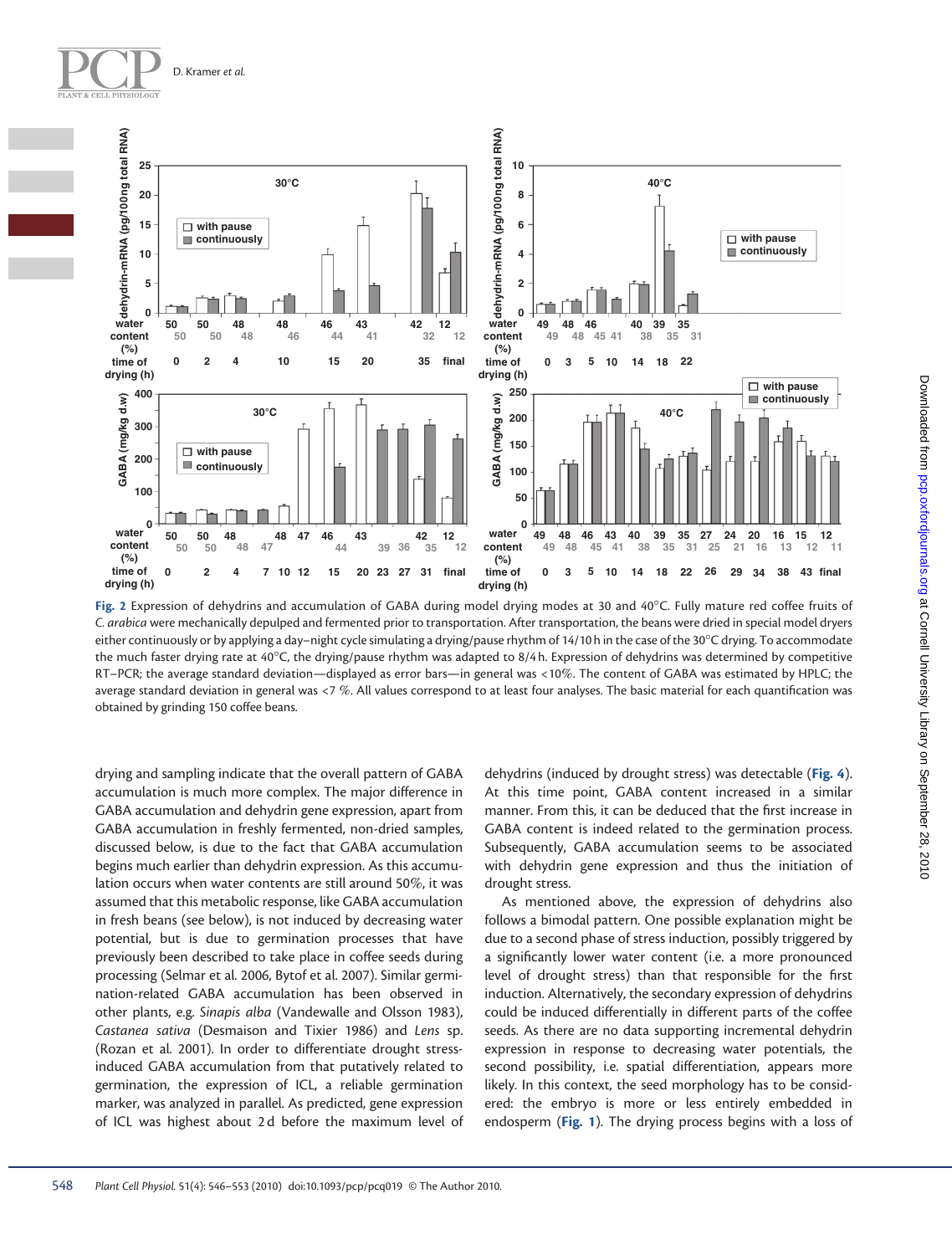

 **Fig. 3** Expression of dehydrins and accumulation of GABA during laboratory drying at 30°C. Fully mature red coffee fruits of *C. arabica* were mechanically depulped and fermented prior to transportation. After transportation, the beans were dried in regular laboratory dryers either continuously, or by applying a day–night rhythm of 14/10 h. Expression of dehydrins was determined by competitive RT–PCR; the average standard deviation—displayed as error bars—in general was <10 % . The content of GABA was estimated by HPLC; the average standard deviation in general was <6%. All values correspond to at least four analyses. The basic material for each quantification was obtained by grinding 150 coffee beans.

water from the outer parts of the endosperm before the water potential of the interior cells decreases. Thus, the embryo is embedded in a relatively moist milieu for a prolonged time, and maintains a higher water potential than the outer endosperm cells. Consequently, when drought stress-related reactions are already induced in the outer parts of the endosperm, the embryo does not yet suffer from drought stress. Further experiments are needed to verify the assumption that induction of drought stress-related metabolic responses in the endosperm occurs before those in the embryo. A thorough separation of embryo and endosperm tissue is inevitable.

 One other salient difference in the pattern of GABA accumulation in the course of drying was observed. In contrast to drying in standard dryers, drying in experimental laboratory dryers (Figs. 3, 4) resulted in a massive accumulation of GABA in the fresh, fermented but not yet dried samples ( **Fig. 2** ). In this context, it has to be taken into consideration that the samples





 **Fig. 4** Expression of isocitrate lyase (ICL) compared with the expression pattern of dehydrins during laboratory drying at 30 °C. Stress responses in drying coffee beans. In order to correlate the pattern of dehydrin gene expression (shown in Fig. 3) with the germination process, the expression of ICL was determined as an example. Data for ICL are given in the hatched columns and those for dehydrins in open columns. Expression of ICL was determined by competitive RT–PCR; the average standard deviation—displayed as error bars—in general was <10%. As the absolute amounts of gene expression differ massively, for better alignment, data are presented as relative values. In the case of ICL, 100% corresponds to about 75 pg 100 ng<sup>-1</sup> total RNA; in the case of dehydrins, 100% accounts for 5.5 pg 100 ng<sup>-1</sup> total RNA. The basic material for each quantification was obtained by grinding 150 coffee beans.

used for experimental drying in laboratory ovens had been transported directly as hand luggage on an airplane. Hence, the entire time span from depulping to the onset of drying was just about 32–36 h. In contrast, beans processed in the model dryer were shipped as air cargo. The corresponding time from depulping to the onset of drying was about 54–60 h. As massive accumulation of GABA in the non-dried beans decreases rapidly (within 18 h after the first sample was taken from the beans shipped as hand luggage), it could be assumed that this phase of GABA accumulation should not be detectable within the air cargo-shipped samples. In the latter case, the first sampling was made about 20 h later, at a point in time when the initial GABA accumulation had largely disappeared. This is supported by the finding that the initial GABA concentration in the air cargo-shipped samples varied significantly; in some trials the average content was <20 mg kg DW<sup>-1</sup>, whereas in others it was > 100 mg kg DW<sup>-1</sup> (data not shown), probably due to variations in the time needed for transportation.

As fresh, unprocessed coffee seeds do not contain a significant concentration of GABA ( Bytof et al. 2005 ), the high GABA concentration prior to the drying procedure must be due to massive synthesis. Synthesis putatively should be initiated during the course of green coffee processing and may be due to strongly decreasing oxygen content within the fermenting green coffee. Whereas fermentation normally takes place in processing tanks at the coffee farms, in the air-transported specimen it probably took place in a similar manner in plastic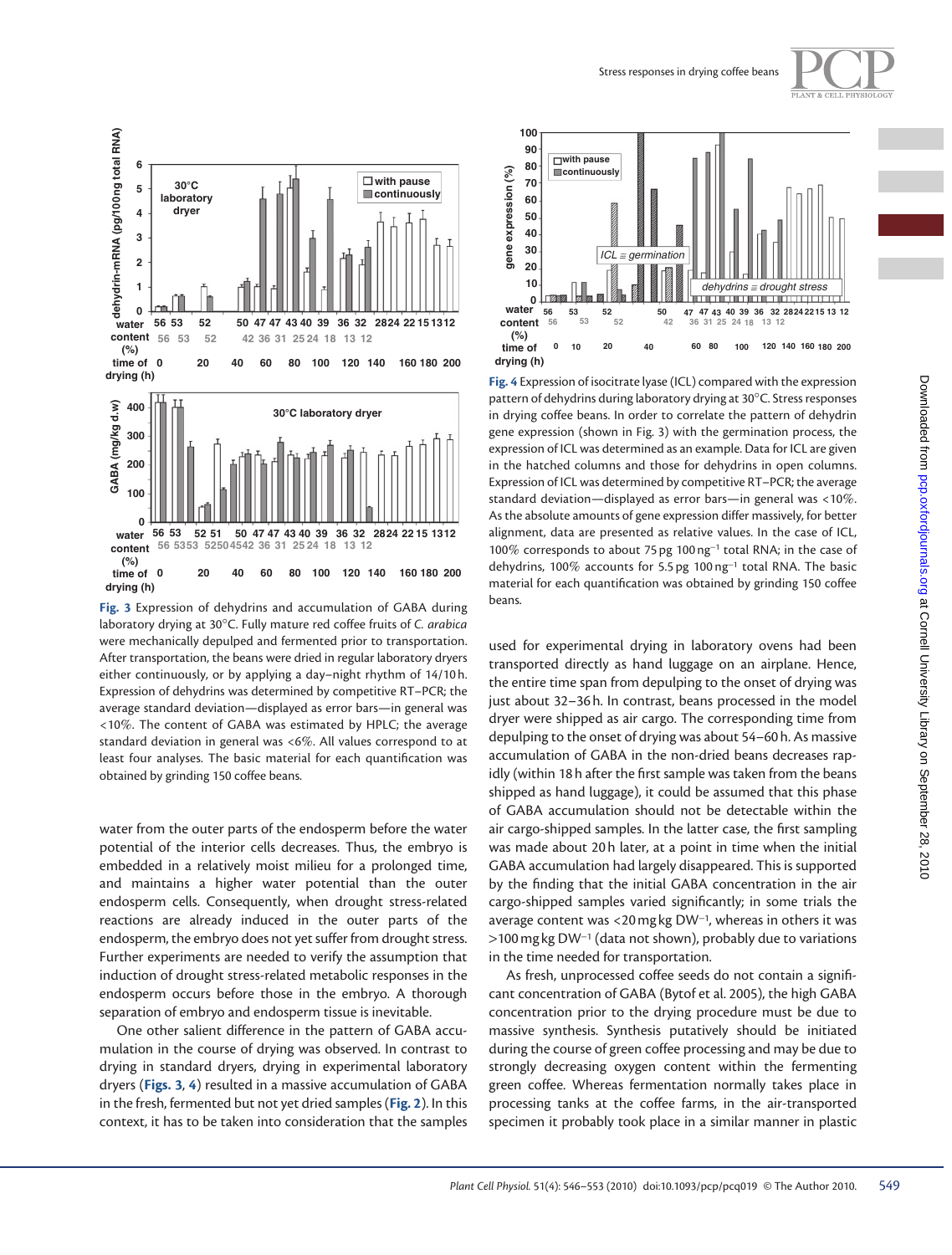

 **Fig. 5** Scheme of the temporal succession of the relevant metabolic events. With respect to GABA accumulation there are numerous phases of metabolic activity that are thought to be triggered by different events. The first peak of GABA accumulation during drying is correlated with expression of isocitrate lyase and, thus, with germination processes in the coffee seeds. Subsequent peaks of GABA accumulation are correlated with corresponding maxima of dehydrin expression and are thought to be induced directly by drought stress in endosperm tissue and embryo, respectively. GABA accumulation in fresh green coffee prior to the drying procedure is attributed to the strong decrease in oxygen concentration during fermentation and perhaps to bruising resulting from the mechanical depulping process and demucilation procedure. The small arrows point to the time span from depulping of the seeds to the onset of drying. In the case of laboratory drying, this corresponds to about 35 h, whereas the model drying—due to the longer traveling time as air cargo—could not be started before 50 h after depulping.

barrels during transport. Due to similar fermentation conditions, fermentation in these samples should also cause the massive oxygen decrease thought to be responsible for the first phase of GABA accumulation. Corresponding anoxia-induced GABA accumulation has been reported for radish leaves (Streeter and Thompson 1972) and for rice roots (Reggiani et al. 1988 , Reggiani et al. 2000 ).

 The mechanical stress the beans suffer during depulping and demucilation may provide an alternative possibility for the elicitation of the observed GABA accumulation during the course of the fermentative processing phase. Although covered by the flexible endocarp (parchment layer), the seeds may be injured by squeezing and shearing forces during the course of depulping and mechanical demucilation. The resulting damage could represent injuries such as those that occur in *Phragmites* shoots as a result of a complex die-back syndrome that elicits massive GABA accumulation (Koppitz et al. 2004). When elucidating the path of GABA metabolism, we should be aware that stress-induced GABA accumulation represents a complex metabolic syndrome, in which numerous factors, e.g. drought stress, anoxia and injuries, can induce and modulate GABA synthesis and accumulation. As these different factors may occur in parallel or successively and are differentially expressed in different tissues, a complex, nearly non-assessable metabolic

situation may result. A synopsis of the various events impacting on the dehydrin expression and its correlation with the GABA accumulation and ICL expression is presented as sketch in Fig. 5. According to Goldberg et al. (1989), the initiation of ICL expression determines the onset of germination. The subsequent events until radicle emergence are thought to be germination related (Bewley 1997). A detailed outline on the succession of metabolic events of seed development, germination and seedling development is given by Bewley and Black (1994).

 Based on the complex metabolic conditions mentioned above, detailed studies on the formation of aroma-relevant substances must be performed in order to elucidate how the drying procedure affects coffee quality and how to apply this knowledge in practice.

## **Materials and Methods**

## **Sample processing**

 Green coffee samples were produced under carefully controlled processing conditions at the facilities of EDE Consulting America, San José, Costa Rica. For these sample preparations, only sound and fully mature red coffee fruits of *Coffea arabica*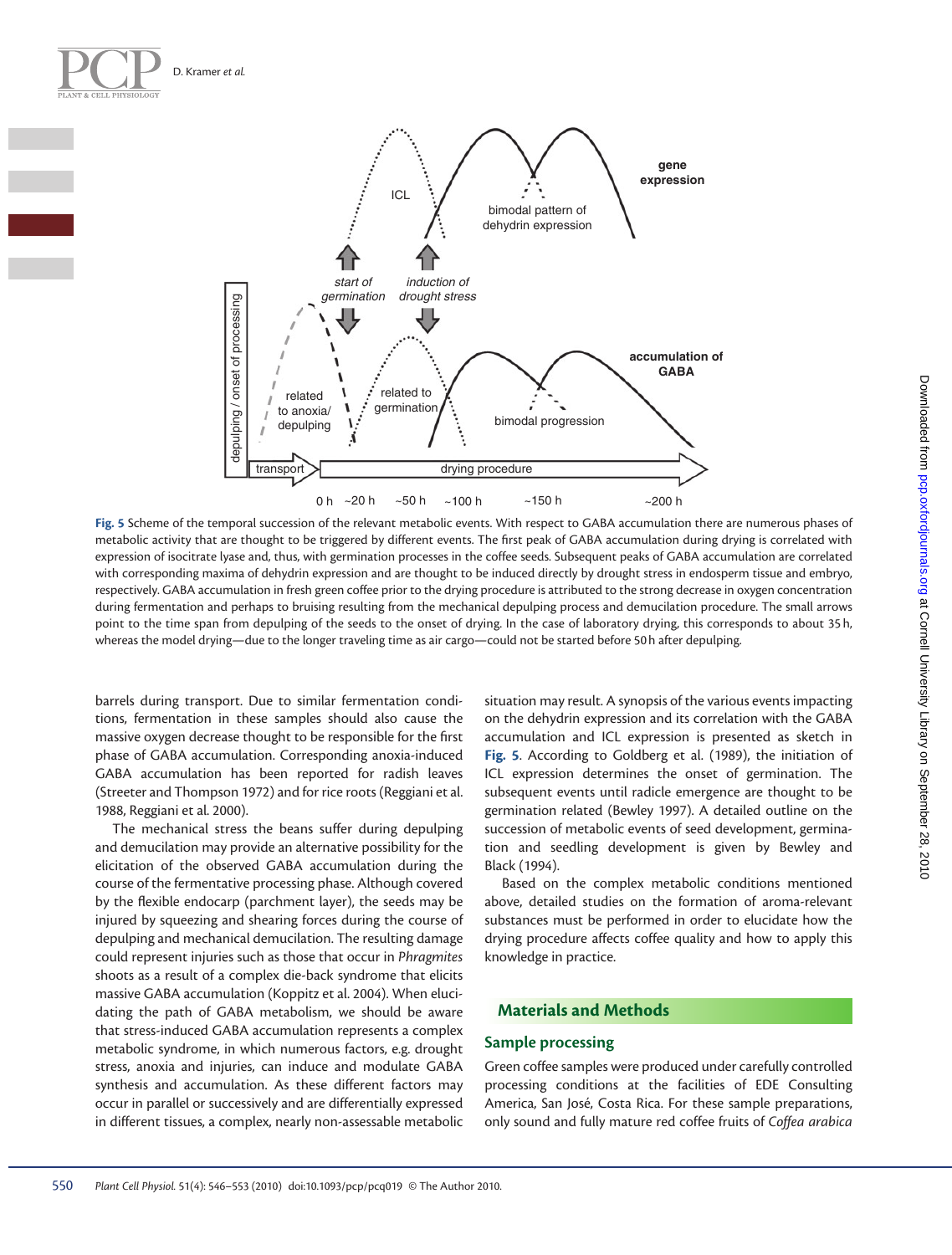were mechanically depulped using a Pinhalense drum pulper, followed by mechanical demucilation. Fermentation was performed during transportation by air in small plastic barrels (5 liters). The entire process from the depulping to the arrival of the beans in the laboratory in Braunschweig took either about 55 h when shipping was performed as cargo, or 36 h when the green coffee was transported as hand luggage; the temperature was about 20°C. Thus, these conditions correspond closely to standard wet processing. Immediately after arrival, blank samples of each batch (about 150 beans per lot) were shock frozen in liquid nitrogen. The major part of the samples were dried down to 11% water under controlled parameters in special model dryers or laboratory ovens. The conditions of experimental drying varied with respect to two parameters. On the one hand, temperatures of either 30 or 40°C were used. On the other hand, the beans were dried either continuously or by applying a day–night rhythm, e.g. after 14 h of drying, the oven was shut down for 10 h in order to mimic classical sun drying, traditionally applied in coffee-producing countries. In the course of the introduced pauses, the temperature decreased to about  $20^{\circ}$ C.

 At appropriate intervals, samples (150 beans) were taken and shock frozen. Additional drying experiments were performed in standard laboratory drying ovens at  $30^{\circ}$ C in order to provide better sampling frequencies, necessary to monitor the fast metabolic changes. Frozen samples were ground in liquid nitrogen and stored at −80°C for further analyses.

## **RNA extraction**

 Aliquots (200 mg) of each sample were extracted using 2 ml of Trifast solution (peqLab, Erlangen, Germany) according to the corresponding instruction leaflet. DNA was removed by DNase I treatment. The complete DNA degradation was checked by PCR. The quality of the RNA was verified by electrophoretic analysis.

## **Design of dehydrin primers and the internal standard**

 An alignment of an expressed sequence tag (EST) sequence of a dehydration-like protein (Fernandez et al. 2004) from *C. arabica* and a cDNA sequence of a dehydrin from *Coffea*  canephora (DH3; Hinniger et al. 2006) revealed that the sequences are 94% identical. Consequently, the cDNA sequence of the dehydrin 3 (DQ333960.1) from *C. canephora* was chosen as the basis for our expression studies. Based on this known dehydrin sequence, the forward primer 3dh27 (5 ′ -tgctttacgtacatccatcagc-3 ′ ) and the reverse primer 3dh660R (5'-aatccttggccctcaccttcag-3') were designed. The resulting 633 bp PCR product was amplified from chromosomal DNA, sequenced and analyzed for restriction sites.

 For reliable competitive reverse transcription–PCR (RT– PCR)-based quantification, the RNA standard has to differ from the transcript in size without losing the corresponding primer-binding sites. Therefore, a 289 bp fragment was cut out of the central region of the sequence. The remaining parts were religated and cloned into the pDrive-vector (Qiagen, Hilden, Germany) that contains a T7 RNA polymerase promotor site in front of the dehydrin standard sequence.

To produce the artificial RNA standard, the vector, containing the standard sequence, was linearized with *Xbal*, purified by gel extraction and then in vitro transcribed with a T7 RNA polymerase. Subsequently, the sample was digested with DNase I to remove the contaminating plasmid DNA. The sample was checked by a PCR to ensure that all DNA had been removed. Finally, the RNA standard was stabilized with a poly(A) tail and quantified by gel electrophoresis. As a basis for this quantification, the response was compared with different portions of an RNA ladder (MBI-Fermentas, St.Leon-Rot, Germany). The resulting non-degraded RNA standard was diluted with diethylpyrocarbonate (DEPC)-treated water and aliquoted. The aliquots were mixed with RNase inhibitor (MBI-Fermentas, St.Leon-Rot, Germany) and stored at −70°C until they were used in the reverse transcription reation.

The use of a specific reverse transcription primer requires a slightly modified reverse primer for the PCR to amplify the cDNA. Consequently, PCR was performed with 10 µM of the forward primer 3dh27 (5'-tgctttacgtacatccatcagc-3') and  $10 \mu$ M of the reverse primer 3dh619R (5'-aatccttggccctcaccttcag-3').

# **Primers and internal standard for isocitrate lyase**

 ICL expression studies were performed according to Bytof et al. (2007) , using as ICL-forward primer 3 ′ -gggattgggacctgccta gaacc-5' and as ICL-reverse primer 3'-agaggaaaggaaccatgagg ttga-5', which results in a 424 bp PCR product. As internal standard, an ICL RNA fragment elongated by the introduction of a 942 bp fragment from pBR322 was used, yielding a PCR product of 1,129 bp.

# **Reverse transcription reaction of dehydrins**

 The reverse transcription reaction was performed with 100 ng of total RNA, using the RevertAid<sup>™</sup> H Minus First Strand cDNA Synthesis kit (MBI-Fermentas, St.Leon-Rot, Germany). Instead of the oligo(dT) primers, specific dehydrin reverse transcription primers (3dh659R: 5'-agcttcctccttggat-3') were used (0.5 µl of  $10 \mu$ M). Dimethylsulfoxide (DMSO; 20%) was added to the reverse transcription reaction to increase the yield of cDNA. In order to quantify the transcript concentration reliably, the internal RNA standard was added to the reverse transcription assays at six different concentrations (25, 10, 5, 1, 0.5 and 0.1 pg) for the dehydrin analyses. The samples were incubated for 1 h at 37 $\mathrm{^{\circ}C}$  followed by an inactivation time of 10 min at 70 $\mathrm{^{\circ}C}$ .

## **Reverse transcription reation of ICL**

 The reverse transcription reaction was performed with 100 ng of total RNA, using the RevertAid™ H Minus First Strand cDNA Synthesis kit (MBI-Fermentas, St.Leon-Rot, Germany). For the corresponding reverse transcription reaction of ICL, the ICL-RT primer (3'-ccatgaggttgacacact-5') was applied instead of an oligo(dT) primer. In order to quantify the reverse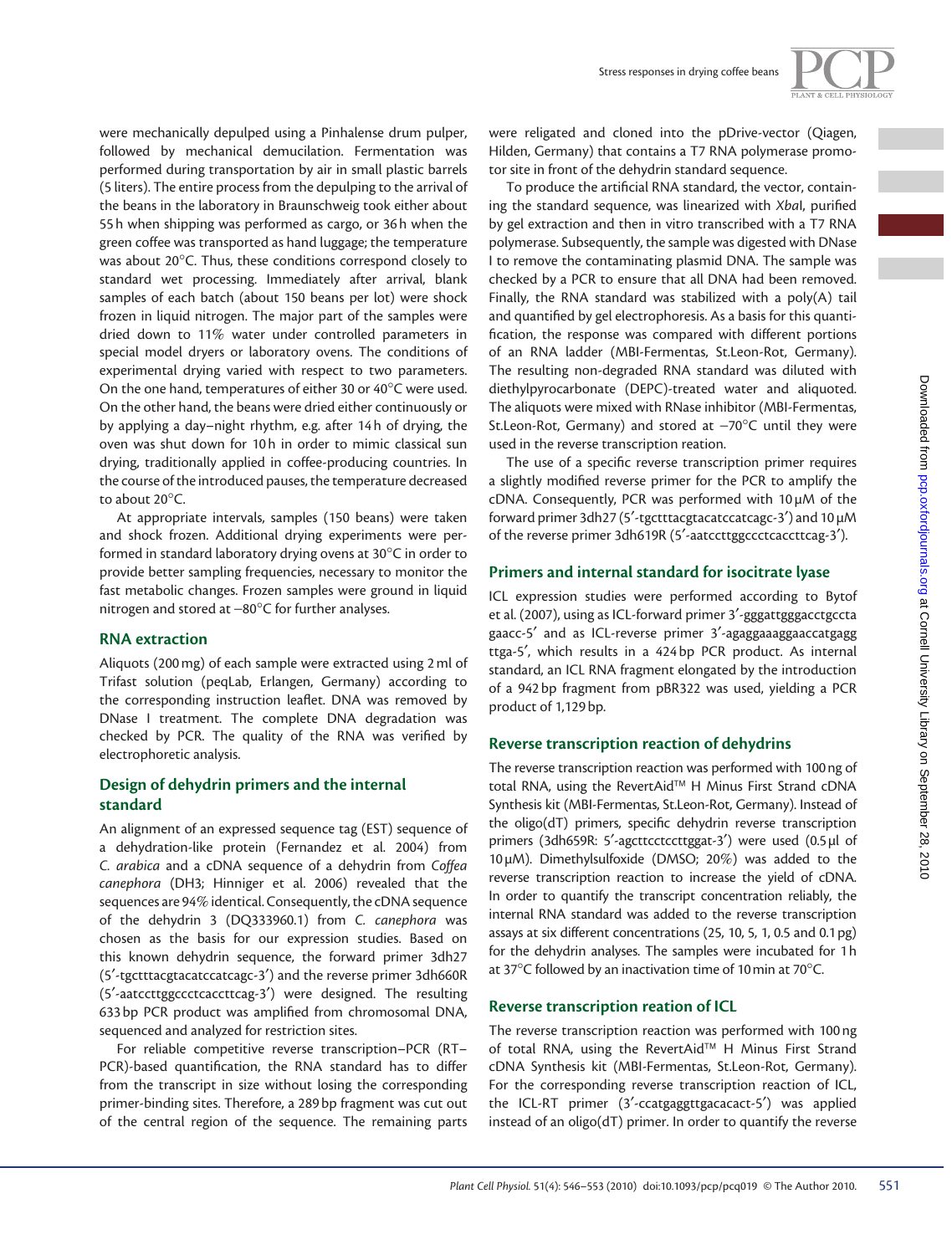

transcription reaction, four different concentrations of ICL standard (50, 25, 10 and 1 pg) were added. The reverse transcription reaction was performed at 50°C followed by an inactivation time of 10 min at 70 $^{\circ}$ C.

## **PCR**

 PCR was performed using the cDNA generated by the reverse transcription reaction described above. For the PCR, 0.5 µl of the reverse transcription incubation was applied as template. As the polymerase, a Hotstart Taq enzyme (HssT-taq plus, Qiagen, Hilden, Germany) was used. Cycling conditions for dehydrin expression studies were as follows: denaturation, 5 min at 95 $\degree$ C, 30 cycles; 95 $\degree$ C for 30s, 63 $\degree$ C for 30s, 72 $\degree$ C for 60 s; final extension,  $72^{\circ}$ C for 10 min. PCR products were analyzed by agarose electrophoresis  $(1.5\%)$  and stained with ethidium bromide. For each sample, eight reverse transcription reactions with four different amounts of standard and 16 PCRs were performed. In the case of ICL, the annealing temperature was  $63^{\circ}$ C, and 29 cycles were performed. DMSO  $(3\%)$  was added in the PCR to optimize the amplification specificity.

 For evaluation of the gels, bands with nearly the same intensity between transcript and standard were taken and plotted in chromatograms by the Scion Image Analyzer program. The displayed square pixel of the integrated peak for the standard correlates linearly with the concentration applied. In this manner, the level of gene expression of all RNA samples could be calculated per 100 ng of total RNA.

### **Extraction and determination of GABA**

GABA was quantified by HPLC according to Bytof et al. (2005). Frozen plant material was ground in liquid nitrogen and aliquoted. To each sample (500 mg) 0.8 µmol norvaline was added as internal standard before extraction. The frozen powders then were repeatedly extracted with sulfosalicylic acid (4%,  $w/v$ ). The extracts were adjusted to 100 ml, centrifuged and filtered. The amino acids were derivatized with *o* -phthaldialdehyde (OPA) prior to HPLC analysis. The OPA derivatization procedure was performed according to Kirchhoff et al. (1989); however, a Spark Holland (Emmen, The Netherlands) Midas autosampler was used for derivatization and sample injection. The amino acid derivatives were separated on a C18 column [Nucleosil 100, 5 µm, Macherey & Nagel (Düren, Germany),  $250 \times 4.0$  mm] using a binary gradient [A: 5% MeOH, 5% acetonitrile (ACN), 2% tetrahydrofuran (THF), 88% 50 mM sodium acetate buffer, pH 6.2; B: 40% MeOH, 40% ACN, 20% sodium acetate buffer] at a flow rate of 1.3 ml min<sup>-1</sup>. The derivatives were detected by means of an RF-551 Shimadzu (Duisburg, Germany) fluorescence detector ( $\lambda_{ex}$  = 334 nm;  $\lambda_{em}$  = 425 nm) and quantified by external calibration.

## **Funding**

 This research [Project AiF-14950 N] was supported by the German Ministry of Economics and Technology [via AiF, Arbeitsgemeinschaft industrieller Forschungsvereinigungen "Otto von Guericke"]; the FEI (Forschungskreis der Ernährungsindustrie e.V., Bonn, Germany).

## **Acknowledgments**

We thank Mrs. Burmester, Technical University Hamburg-Harburg for performing the oven drying and Dr. Gerhard Bytof (Tchibo GmbH, Hamburg, Germany) for preparing and providing the processed green coffee samples. The generous provision of the required green coffee by CECA S.A./NKG, San Jose, Costa Rica is gratefully acknowledged. We wish to thank Dr. David S. Seigler for critical reading of the manuscript and helpful suggestions relating to the scientific content as well as for linguistic improvements.

#### **References**

- Allagulova, C.R., Gimalov, F.R., Shakirova F.M. and Vakhitov, V.A. (2003) The plant dehydrins: structure and putative functions . *Biochemistry* 68: 945-951.
- Bewley, J.D. (1997) Seed germination and dormancy. *Plant Cell 9*: 1055 – 1066.
- Bewley, J.D. and Black, M. (1994) Seeds. Physiology of Development and Germination. Plenum Press, New York.
- Bouché, N. and Fromm, H. (2004) GABA in plants: just a metabolite. *Trends Plant Sci.* 9: 100-115.
- Borowski, G.B., Stupnikova, I.V., Antipina, A.I., Vladimirova, S.V. and Voinikov, V.K. (2002) Accumulation of dehydrin-like proteins in the mitochondria of cereals in response to cold, freezing drought and ABA-treatment. BMC Plant Biol. 2: 1-7.
- Bown, A.W. and Shelp, B.J. (1997) The metabolism and functions of γ-aminobutyric acid. Plant Physiol. 115: 1-5.
- Bytof, G., Knopp, S.E., Kramer, D., Breitenstein, B., Bergervoet, J.H.W., Groot, S.P.C., et al. (2007) Transient occurrence of seed germination processes during coffee post-harvest treatment. Ann. Bot. 100:  $61 - 66.$
- Bytof, G., Knopp, S.E., Schieberle, P., Teutsch, I. and Selmar, D. (2005) Influence of processing on the generation of γ-aminobutyric acid in green coffee beans. *Eur. Food Res. Technol.* 220: 245-250.
- Caruso, A., Morabito, D., Delmotte, F., Kahlem, G. and Carpin, S (2002) Dehydrin induction during drought and osmotic stress in *Populus.* Plant Physiol. Biochem. 40: 1033-1042.
- Close, T.J. (1997) Dehydrins: a commonality in the response of plants to dehydration and low temperature. *Physiol. Plant.* 100:  $291 - 296.$
- Desmaison, A.M. and Tixier, M. (1986) Amino acids content in germinating seeds and seedlings from *Castanea sativa* L . *Plant*  Physiol. 81: 692-695.
- Fernández, D., Santos, P., Agostini, C., Bon, M.C., Petitot, A.S., Silva, M.C., et al. (2004) Coffee (Coffea arabica L.) genes early expressed during infection by the rust fungus (*Hemileia vastatrix*). *Mol. Plant Pathol.* 5: 527-536.
- Goldberg, R.B., Barker, S.J. and Perez-Grau, L. (1989) Regulation of gene expression during plant embryogenesis. Cell 56: 149-160.
- Hinninger, C., Caillet, V., Michoux, F., Amor, M.B., Tanksley, S., Lin, C.W., et al. (2006) Isolation and characterization of cDNA encoding